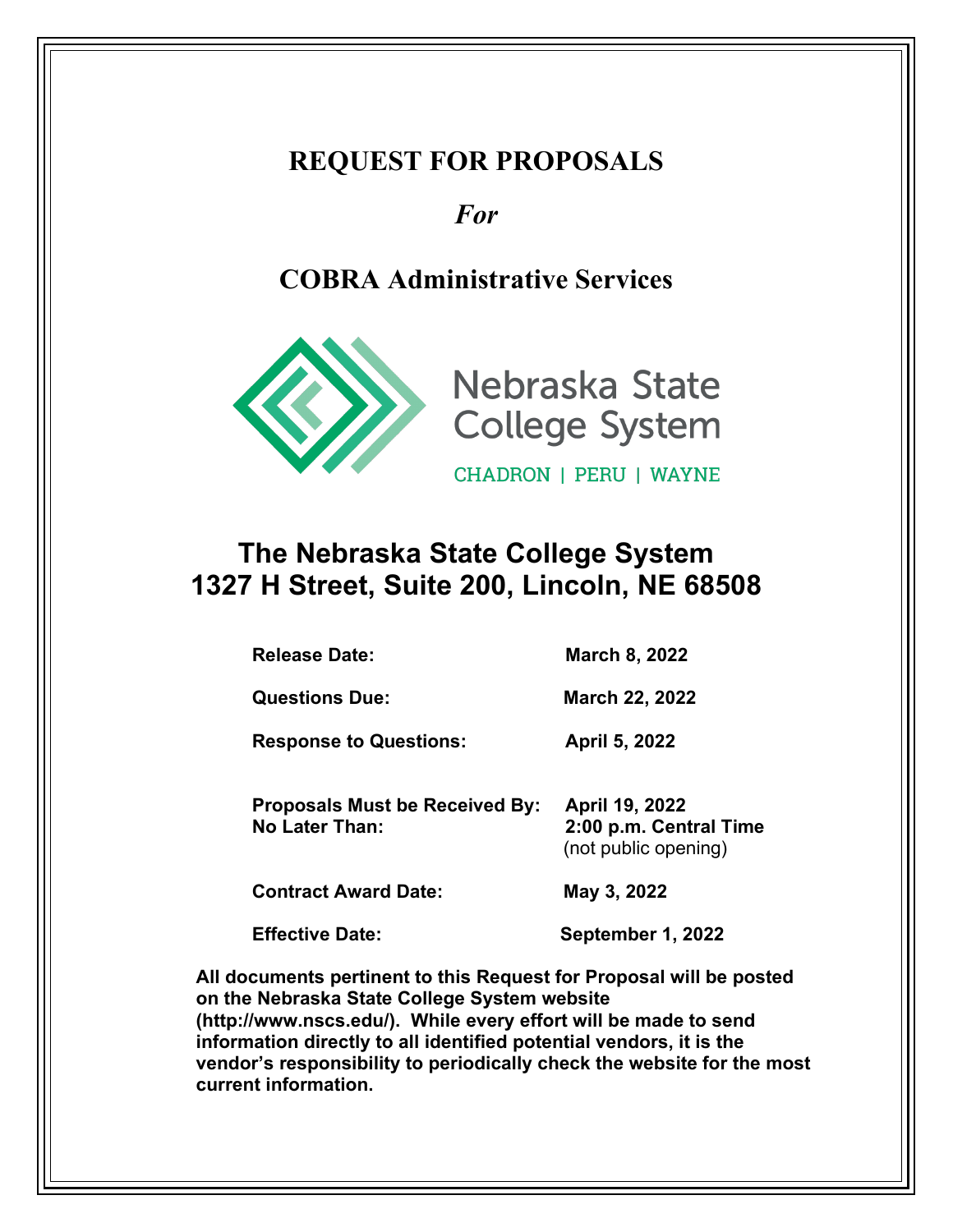# **Nebraska State College System**

# **TABLE OF CONTENTS**

| L.   | <b>Request for Proposal Notice</b>        | 3 |
|------|-------------------------------------------|---|
| Ш.   | <b>Background and General Information</b> | 4 |
| III. | <b>Scope of Service</b>                   | 4 |
| IV.  | <b>Proposal Evaluation Criteria</b>       | 7 |
| V.   | <b>Conditions and Stipulations</b>        | 8 |
| VI.  | <b>Vendor Organization Questionnaire</b>  | 9 |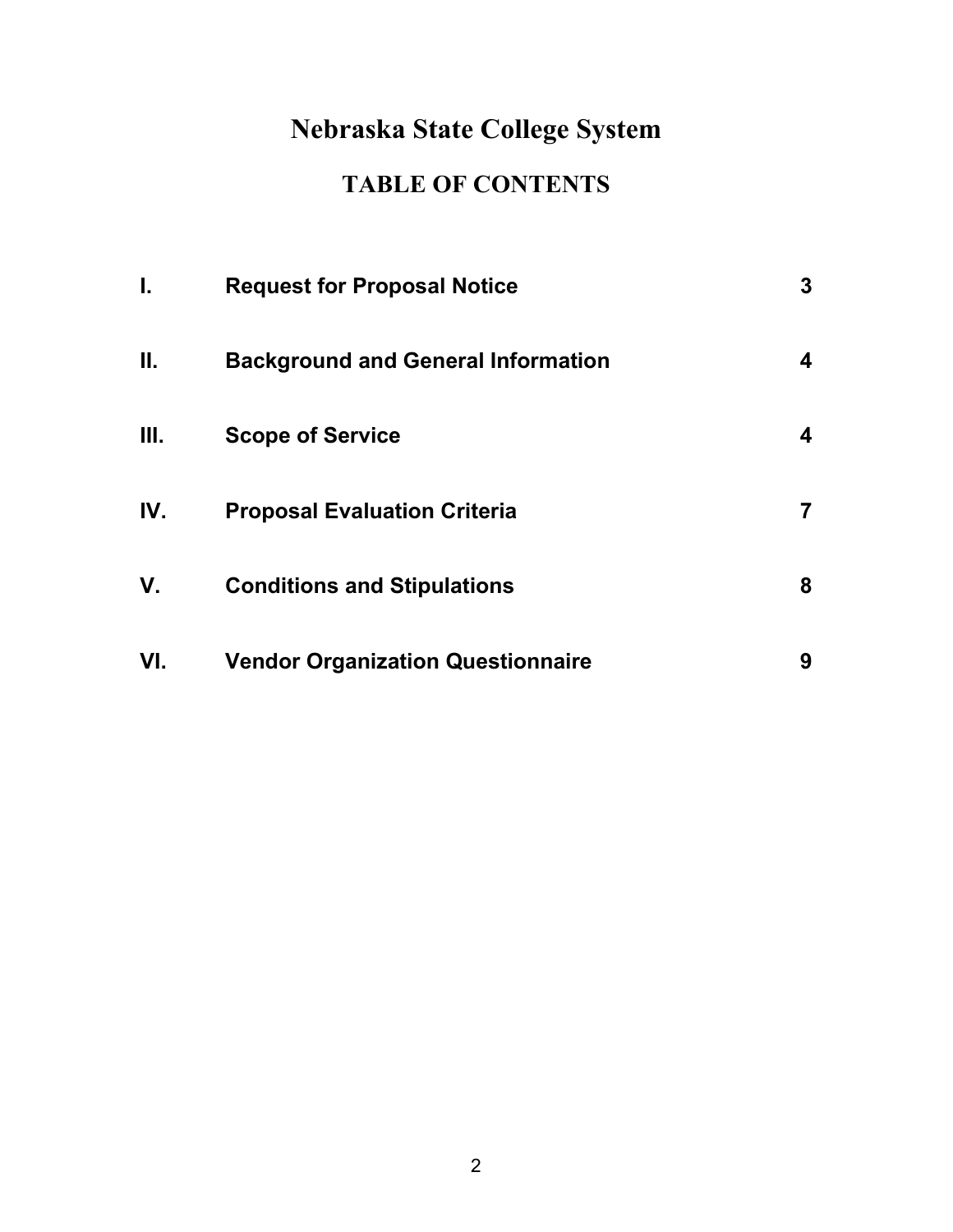### **REQUEST FOR PROPOSAL NOTICE**

Notice is hereby given that the Nebraska State College System (NSCS) will accept Proposals for COBRA Administrative Services until 2:00 p.m. Central Time on Tuesday, **April 19, 2022.**

All Proposals shall be clearly identified as *COBRA Administrative Services*. One (1) hard copy and one (1) digital copy (on flash drive) of your Proposal (one must be marked as Original) should be forwarded to the NSCS at the following address:

#### **Nebraska State College System Attn: Kristin Divel 1327 H Street, Suite 200 Lincoln, NE 68508**

There will not be a formal opening of the proposals, but proposals will be opened at 2:00 p.m. Central Time on Tuesday, **April 19, 2022.**

Proposals received after 2:00 p.m. Central Time on **April 19, 2022** will not be considered and will be returned unopened. Any proprietary information submitted with your proposal must be in a sealed envelope marked "Proprietary." Digital copies of proprietary information should NOT be provided.

Proposals will be evaluated, and the successful vendor(s) will be determined and approved by the NSCS and its designated representative.The NSCS reserves the right to reject any or all proposals, waive formalities and to select the vendor, benefits and services that best meet the needs of the NSCS and its employees. The NSCS reserves the right to select and terminate any servicing agent, agency, company or administrator.

Inquiries, clarification, requests for proposal forms and questionnaires should be requested in writing or via email. All correspondence regarding this request for proposal should be directed to:

> **Kristin Divel Vice Chancellor for Employee Relations Direct : 402-471-2505 E-mail : kdivel@nscs.edu**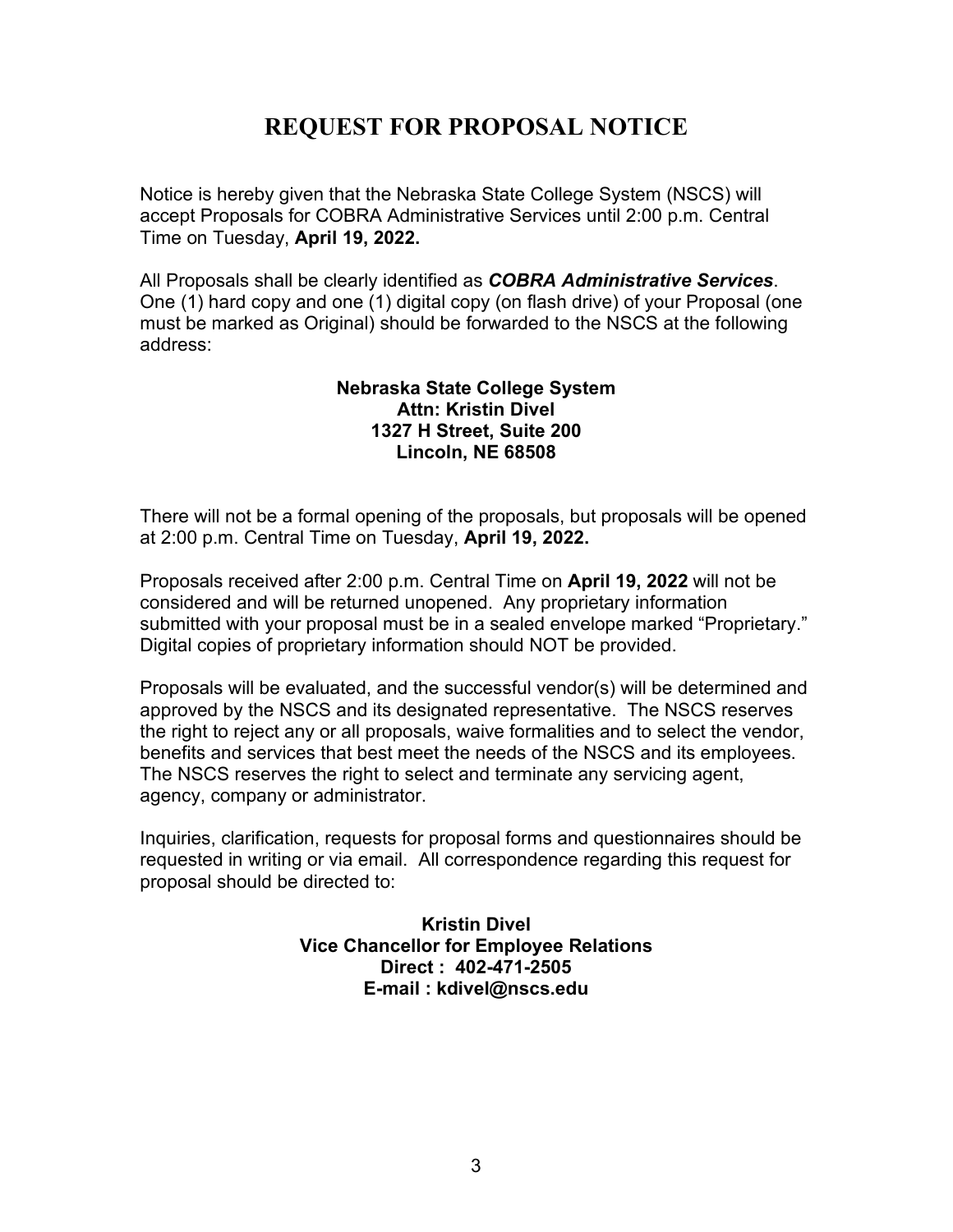### **BACKGROUND AND GENERAL INFORMATION**

The Nebraska State College System (NSCS) is seeking proposals for COBRA Administrative Services. The purpose of this Request for Proposal is to gather information from your organization relative to the NSCS required scope of service and key selection criteria. Organizations selected as finalists may be expected to address more detailed issues regarding financial and other specifics of their organization and operations. These same finalists may be expected to participate in interviews with NSCS System Office staff and College representatives.

The NSCS has adopted and sponsors the three (3) following group health plans: Employee Assistance Plan, Vision Plan and Flexible Spending Account Plan. The NSCS is required to offer continuation of coverage to certain individuals pursuant to the provisions of the Public Health Service Act and the Internal Revenue Code for eligible employees and their dependents. Currently, the NSCS operates these COBRA benefits through a third-party provider, ASI COBRA, LLC.

The NSCS invites proposals from qualified organizations to administer the COBRA Administrative Services. Applicants are required to have a minimum of five years of experience in administering this type of service. Experience in offering COBRA services to public entities (especially in Nebraska) is also desirable.

Note: Any proprietary information submitted with your proposal must be in a sealed envelope marked "Proprietary." Digital copies of proprietary information should NOT be provided. Information not marked as Proprietary will be subject to re-release pursuant to future public record requests. Proprietary information may only include specific parts of the proposal that are not subject to the Nebraska Public Records Act such as private company financial information.

### **SCOPE OF SERVICE**

It is the intent of the NSCS to enter into an agreement with the selected service provider for administration of the COBRA services for three (3) benefits consisting of the Employee Assistance Plan (Continuum EAP), Vision Plan (Ameritas VSP) and Flexible Spending Account Plan (ASI Flex).

The selected service provider will agree to start contractual services effective September 1, 2022.

With respect to the COBRA services, the selected firm will: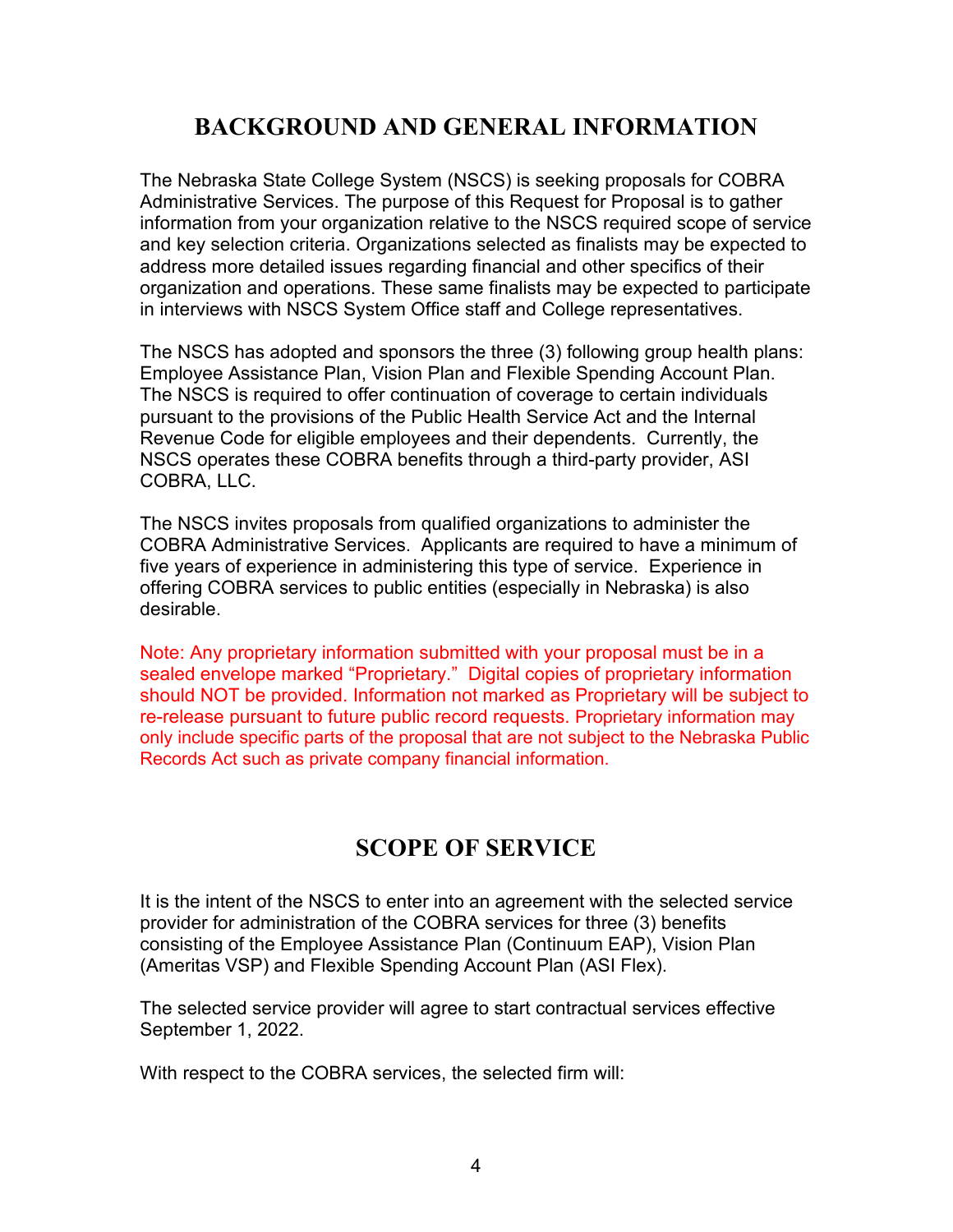- 1. Provide a designated representative who is knowledgeable about all aspects of COBRA services and is always accessible by phone or email during regular working hours to address emergency or non-emergency issues posed by the NSCS.
- 2. Provide the NSCS with access to a representative who can effectively address all legislative and legal questions regarding COBRA laws and regulations.
- 3. Provide for informational material necessary to communicate the COBRA options in an understandable manner for eligible employees.
- 4. Administer the services in full compliance with the Public Health Service Act and Internal Revenue Service requirements.
- 5. Assure in writing that no employees of the successful vendor will attempt to sell any other products not specifically a part of this COBRA Plan or enroll any State College employee in any insurance plan, savings plan, or deferred compensation plan or other benefit program that is not specifically provided for in this RFP.
- 6. Determine whether a Qualifying Event has occurred.
- 7. Determine who is eligible to receive COBRA coverage.
- 8. Determine when required COBRA notices must be furnished and provide all required COBRA notices to employees, spouses, dependents, and Qualified Beneficiaries.
- 9. Receive all required COBRA notices from employees, spouses, dependents, and Qualified Beneficiaries.
- 10.Determine the date by when COBRA elections must be made and provide all necessary election forms.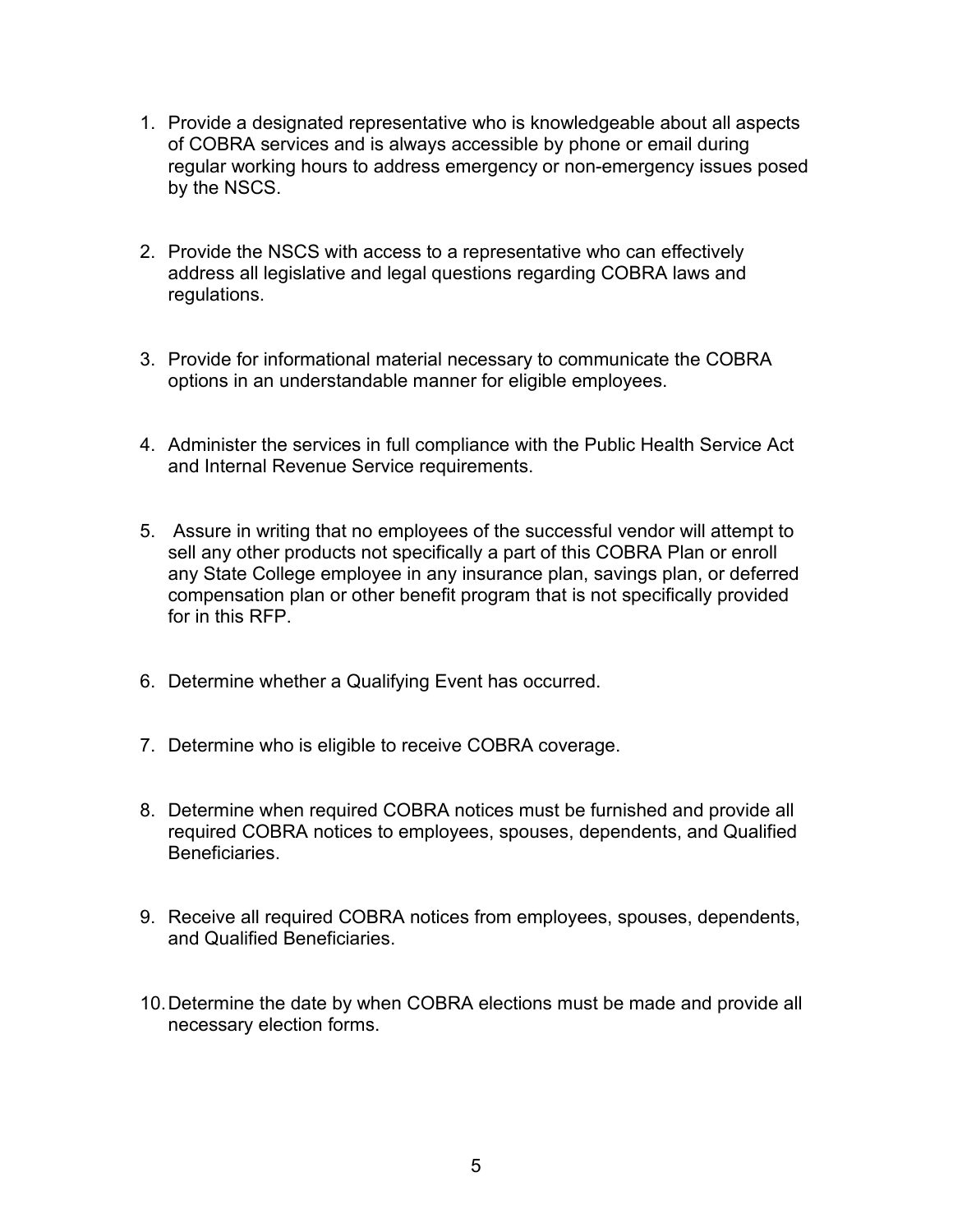- 11.Receive and process duly executed COBRA election forms received from Qualified Beneficiaries.
- 12.Determine whether a COBRA Continuation Coverage election is valid.
- 13.Determine the duration of Continuation Coverage and whether an event has occurred terminating coverage.
- 14.Design, print and send initial premium notice and payment coupons to Qualified Beneficiaries who have elected Continuation Coverage stating the amount of the monthly premium and due dates for Continuation Coverage.
- 15.Design, print and send notices of premium shortages.
- 16.Design, print and send notices of cancellation for failure to make timely payment.
- 17.Design, print and send notices of cancellation because eligibility is ending.
- 18.Design, print and send notices of premium changes and new payment coupons.
- 19.Receive, process, and forward to the NSCS amounts received as premiums from Qualified Beneficiaries for Continuation Coverage. Retain any applicable administrative fees and send the remaining amounts to the NSCS via check(s) made payable to the applicable carrier.
- 20.Print and send new employee COBRA notices.
- 21.Establish, maintain, and update an eligibility report to all carriers identified by the NSCS. Updated eligibility reports will be produced weekly for each carrier, and vendor will send such reports to the NSCS.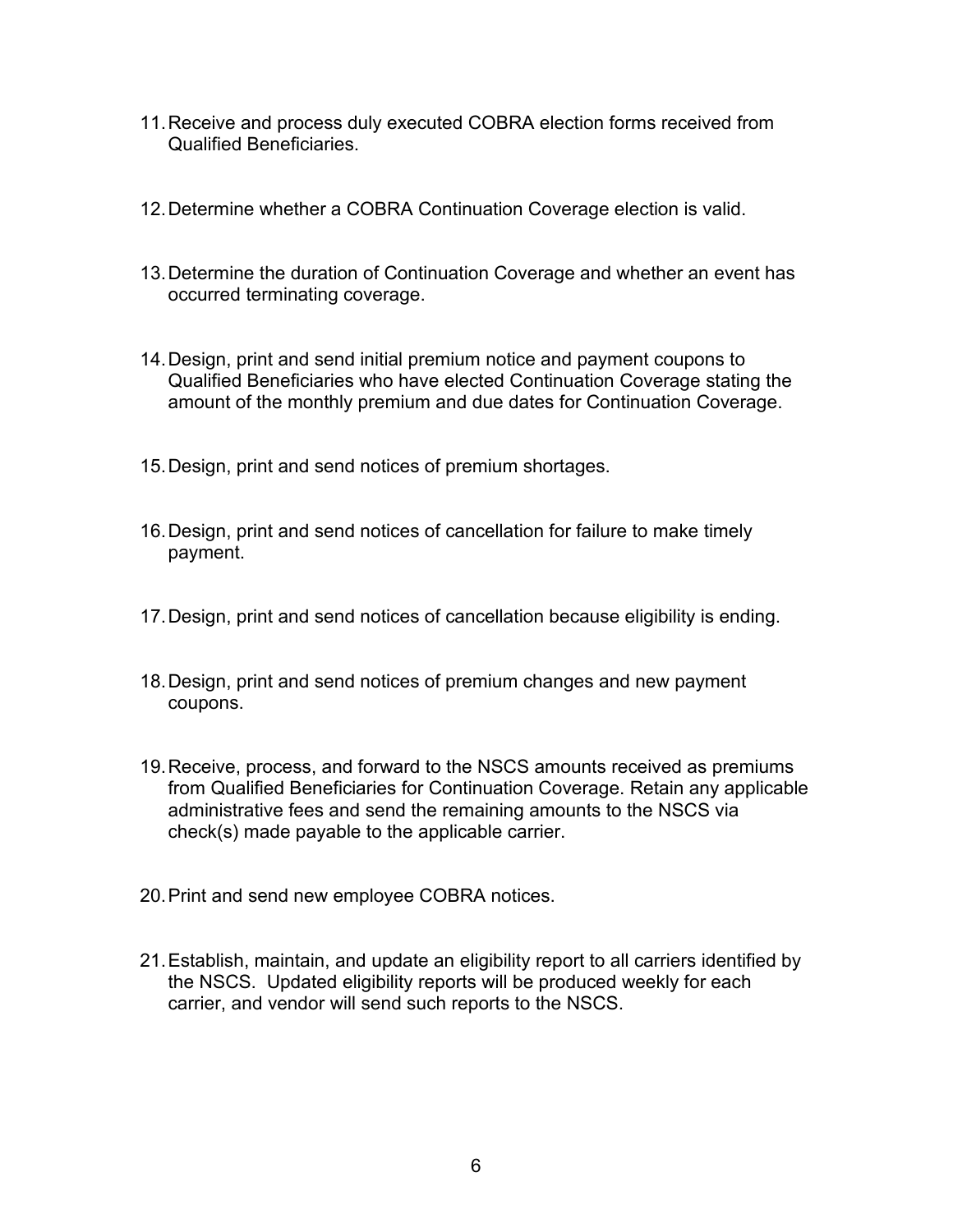- 22.Establish, maintain, and update a roster containing the names of all participants who elect Continuation Coverage under the plans and provide such roster to the NSCS.
- 23. Upon receipt of premium payments from Qualified Beneficiaries for Continuation Coverage, deposit such amounts with the vendor's bank in an account established by and in the name of the vendor, until such amounts are required to be remitted to the NSCS. Such amounts will be sent to the NSCS via check(s) made payable to the applicable carrier. Maintain and render accounting of the premiums received from Qualified Beneficiaries for Continuation Coverage, and remit the amounts collected to the NSCS at such times and in such manner as may be agreed upon by the vendor and NSCS, but not more frequently than monthly.

#### **PROPOSAL EVALUATION CRITERIA**

The NSCS will evaluate proposals based on the needs of the NSCS and its employees. The following criteria will be used in evaluating each of the vendor responses:

- 1. The plan provider's ability to assist the NSCS in meeting its administrative needs as discussed in the Background and General Information and Scope of Services sections.
- 2. Compliance with specifications, responsiveness to requirements and adequacy of information provided.
- 3. Competitive financial proposal.
- 4. Ability to comply with applicable State and Federal laws and regulations.
- 5. Financial position of vendor.
- 6. Vendor's relevant experience, qualifications, and success in providing the services outlined in this RFP.
- 7. Stability of rates and fees over time.
- 8. Ability to provide the NSCS with requested reports.
- 9. Other criteria identified by the NSCS as important in evaluation of submitted proposals.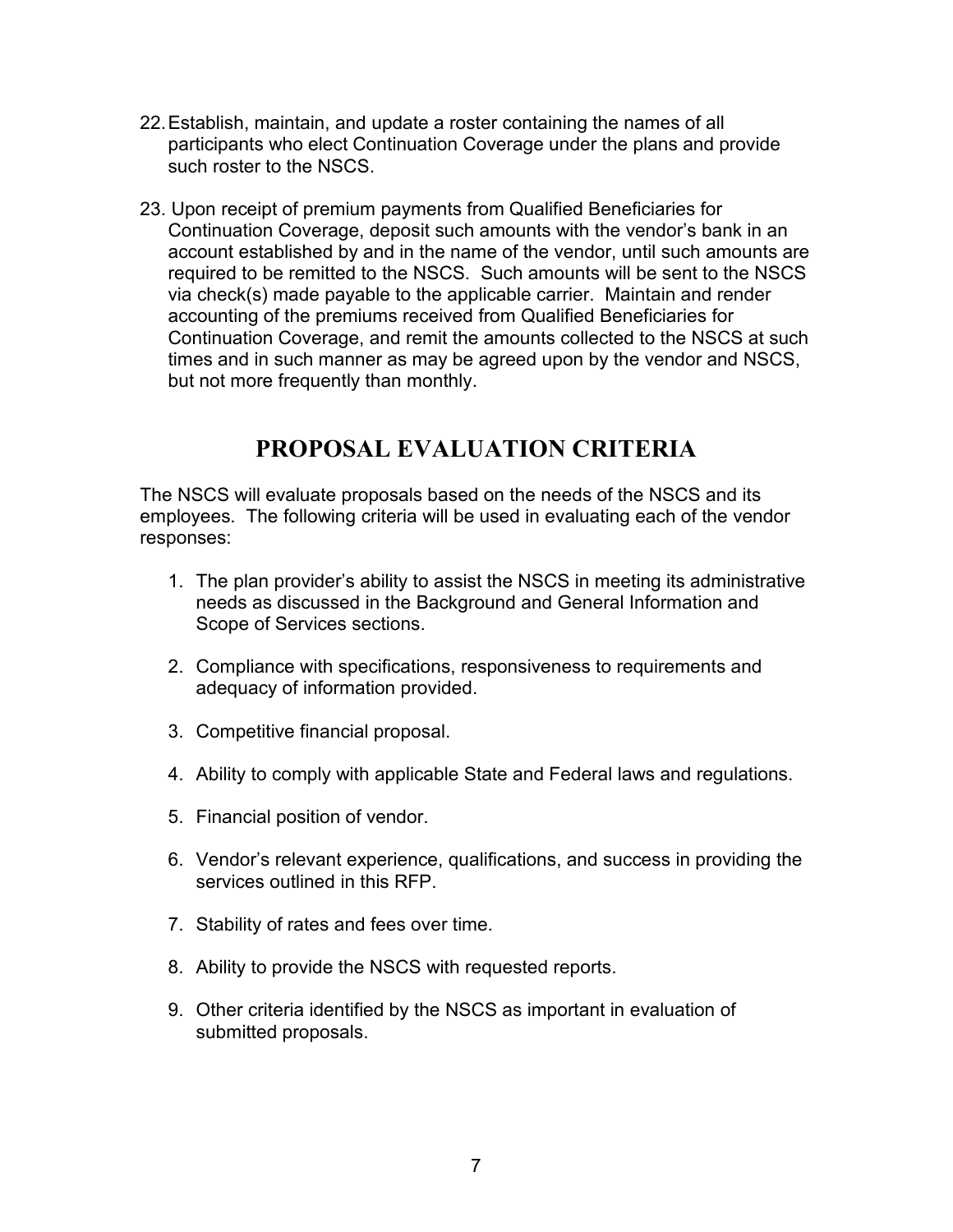### **CONDITIONS AND STIPULATIONS**

You are invited to submit your Proposal for COBRA Administrative Services based on the information contained in this Request for Proposal. Unless a specific note is made to the contrary, we will assume that your Proposal conforms to the NSCS specifications.

You are invited to ask questions during the proposal process and to seek additional information, if needed. All questions should be submitted in writing to Kristin Divel. Questions must be received no later than Tuesday, March 22, 2022. A written response to all questions will be provided on the NSCS website on Tuesday, April 5, 2022.

- **The NSCS reserves the right to accept or reject any or all proposals and to waive formalities and select the carrier and benefit options that best meet the needs of the NSCS and its employees. The objective of the NSCS is to select a carrier who will provide the best possible service at the best possible cost while meeting the Request for Proposal specifications. The NSCS is not obligated to award the contract based on cost alone.**
- $\triangleright$  Any proposed deviations to any part of these specifications must be submitted in writing as a part of the questionnaire, (question #1) and clearly identified in the appropriate section of the Proposal.Any deviation deemed to be significant by the NSCS will disqualify the Proposal.
- $\triangleright$  Failure to identify any such deviation(s) shall not in the future accrue to the disadvantage of the NSCS or any qualified participant or dependent in any manner.
- $\triangleright$  The vendor awarded the business shall submit properly executed contracts to the NSCS no later than Tuesday, May 24, 2022.
- $\triangleright$  Successful vendor shall be required to include a disclosure statement of any potential conflict of interest that the firm may have due to other clients, contracts or interest associated with this project.
- $\triangleright$  All Providers must be in full compliance with Nebraska and Federal requirements relating to the requested coverage or administration of such benefits, including (but not limited to):
	- o State and Federal privacy requirements
	- o Drug Free Workplace
	- o Nondiscrimination/Fair Labor Standards
	- o Americans with Disabilities Act
	- o E-Verify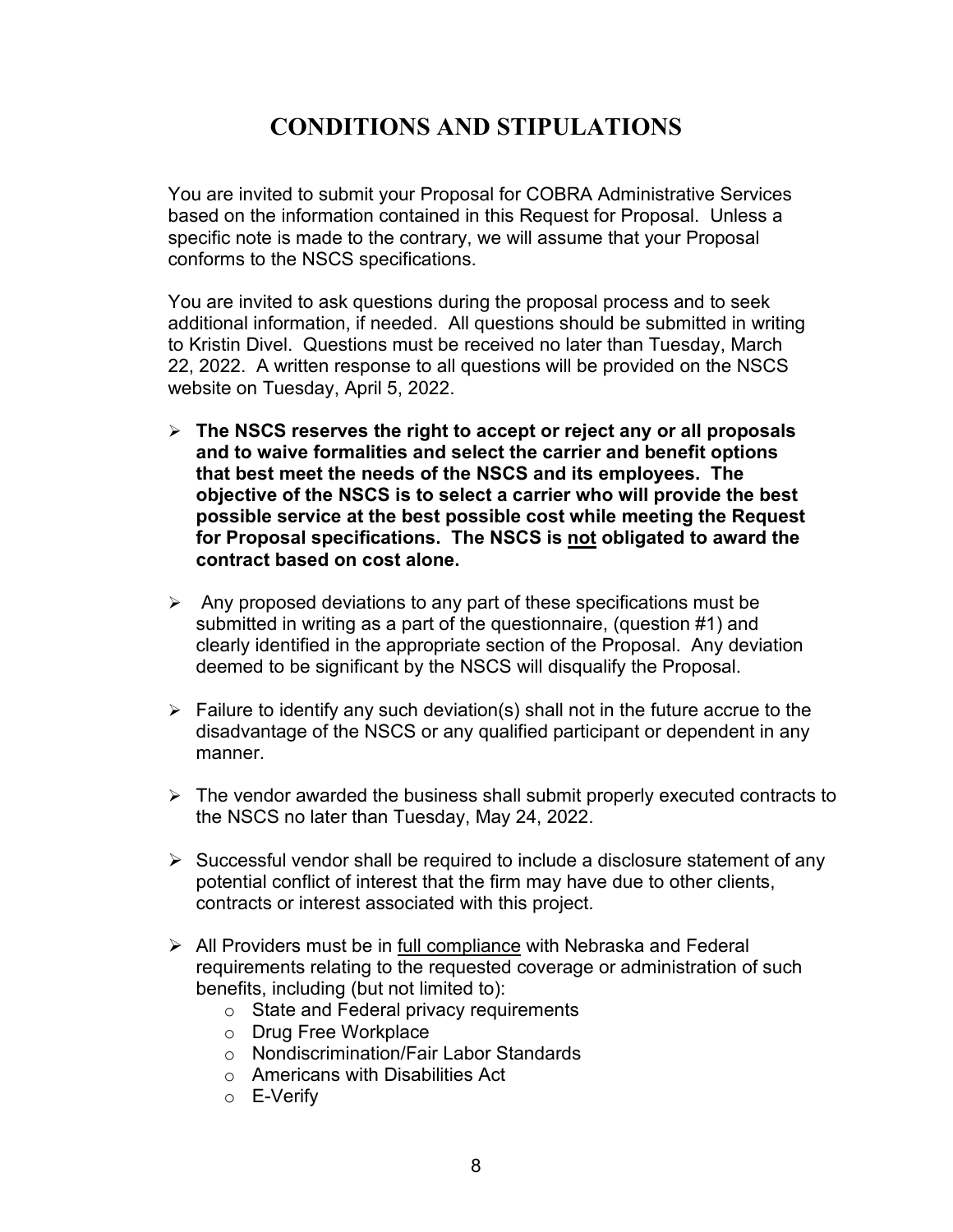- $\triangleright$  An account representative must be available to the NSCS on an on-going basis.
- $\triangleright$  The selected vendor shall refer any inquiries relating to potential legal claims against the NSCS to the NSCS Chancellor.

### **VENDOR ORGANIZATION QUESTIONNAIRE**

Note: A complete response to this questionnaire must accompany all Requests for Proposal. A response such as "See Proposal" is **not** sufficient unless there is proper reference to the specific section of the proposal addressing the question. Please be specific in your answers.

Please list the question as stated with your response immediately following the question.

#### **Deviations**

1. Does your Proposal contain **any** deviations from the benefits, general conditions, stipulations or other provisions of the specifications? If yes, provide details in a separate cover letter. Otherwise, confirm that you have responded according to Proposal conditions.

#### **Fees**

- 2. Are the fees quoted in this Proposal firm and guaranteed for the term of the contract? The initial contract period is September 1, 2022 through August 31, 2023 with the option to renew for five (5) additional one (1) year terms.
- 3. Provide the per-employee cost to administer services described within the proposal. Said fees may be based on a lump sum amount or a cost per employee per month.
- 4. Are additional services available beyond what is described within the RFP and/or your proposal? If so, what are these services and the fees for the services in detail?
- 5. Is this Proposal tied to any other benefit offer?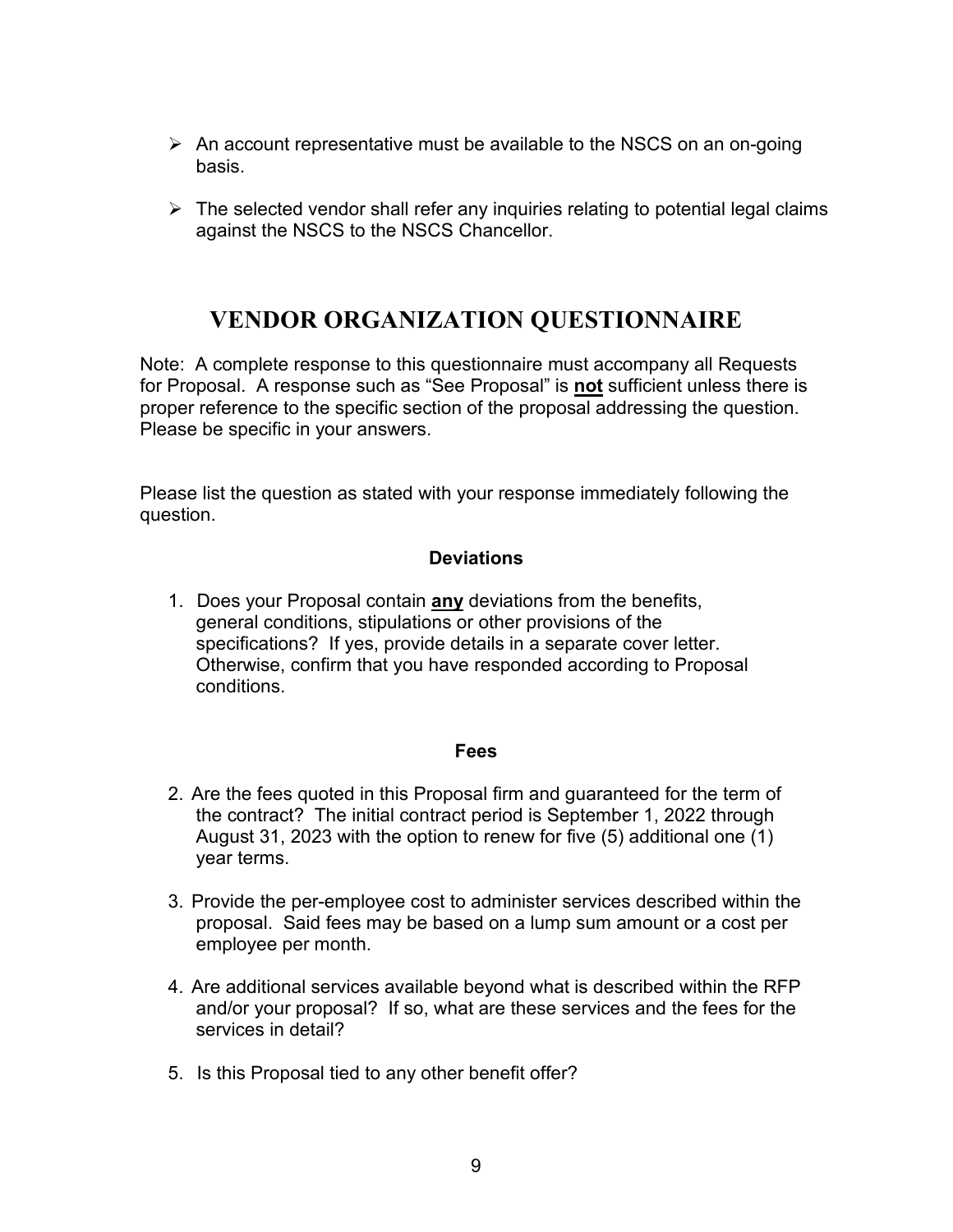#### **Vendor Information**

- 1. Provide a legal description and a brief history of your organization.
- 2. Please describe the COBRA services you provide to your own employees.
- 3. How long have you been conducting business in Nebraska?
- 4. What experience has your company had with public sector entities?
- 5. Describe any merger/acquisition plans or other major organizational changes under consideration by your company.
- 6. How many employees are covered by COBRA plans for which you act as administrator?
- 7. What attributes distinguish your organization from the competition?
- 8. Describe the financial condition of your organization. Provide copies of your most recent financial statement.
- 9. Describe the capabilities and information available on your website or employer portal.
- 10.Does your organization outsource administration for any of the services you provide? If so, please explain and identify the other vendors that would be providing services to our employees.

#### **ADMINISTRATION SECTION**

- 11.Please describe the services included with your proposal to manage and safeguard the COBRA plan funds.
- 12.What standard reports are available? Are there additional costs associated with any of these reports? How frequently are these reports available?
- 13.In addition to the standard reports presented in your proposal, do you provide any additional reports on request? Is there a charge? If yes, please provide additional cost.
- 14.Please provide your detailed enrollment plan. Your description should contain sample communication documents, enrollment forms and a timeline for a September 1, 2022, effective date.
- 15.Can you accept eligibility information electronically?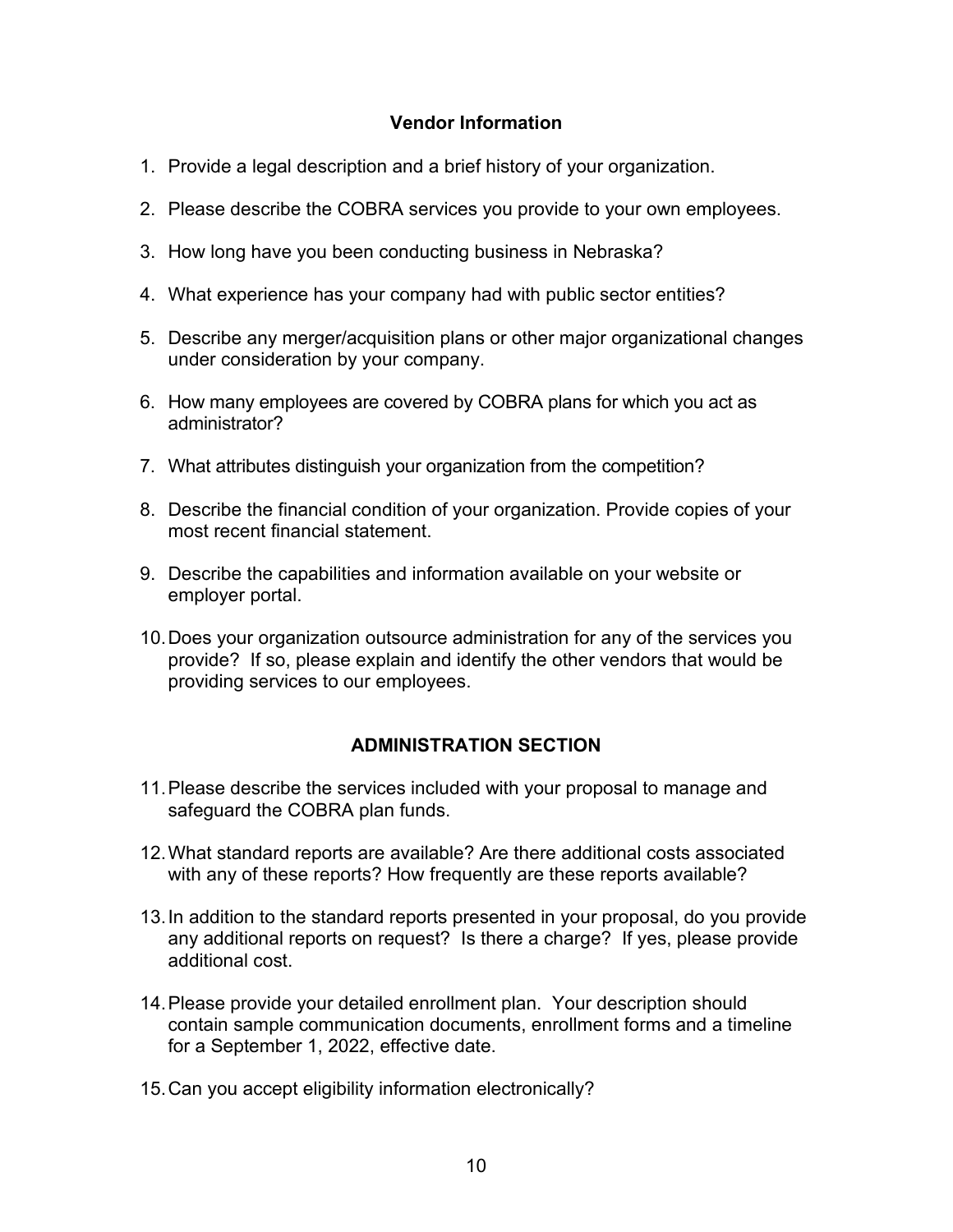- 16.What additional resources are available to your clients' benefits team?
- 17.Describe your company's disaster recovery and contingency plans. Have you ever tested or actually implemented these plans?
- 18.Do you have a designated contact for the NSCS? Is this person a dedicated contact for the NSCS? Or, is there a general customer service contact for insured members? Please provide the name, contact information, and years of experience with your company.

#### **CLAIMS SECTION**

- 19.What are your processing standards for turnaround time, procedural accuracy and financial accuracy?
- 20.Describe your internal quality assurance processes for service administration.

#### **CUSTOMER SERVICE SECTION**

- 21.Describe the range of both administrative and member services provided by your organization.
- 22.Describe how you will handle, process and reply to employee inquiries.
- 23.Is there a toll-free number or online website support available to answer questions from participants? What are your customer service department hours?
- 24.Describe the structure and staffing of your customer service office, including the number of customer service representatives.
- 25.Does the plan comply with all State and Federal mandates? If no, please explain.
- 26.Provide the names and telephone numbers of five (5) clients, preferably in the State of Nebraska, with whom you have had a working relationship, as a reference for the NSCS. Include the number of participants for each group. (Preferably, the references should be governmental or educational units.) Include two (2) groups that recently terminated coverage.